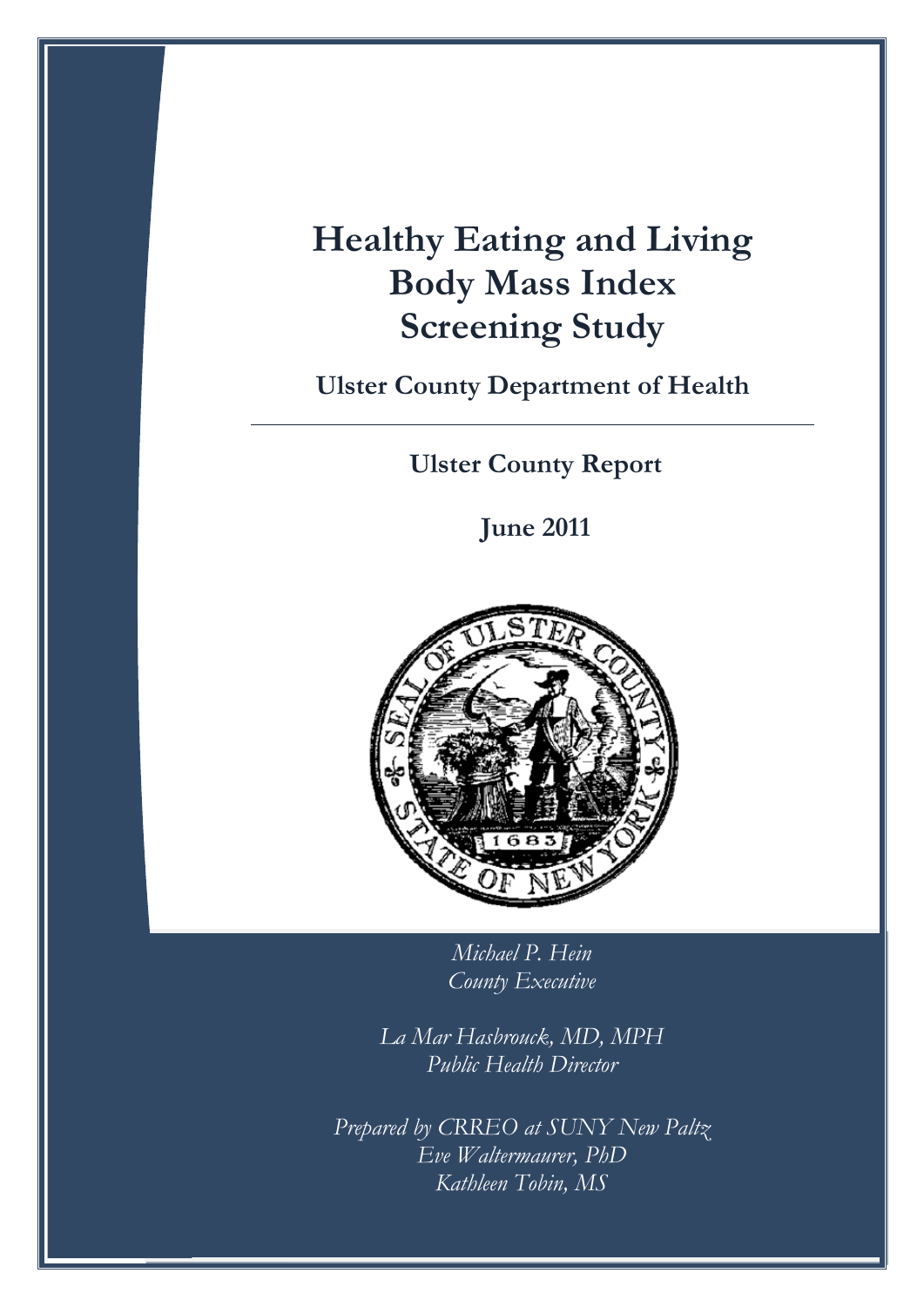# **Table of Contents**

| Figure 2. Comparison of Percent Overweight and Obese in Ulster County and in Sampled School Districts: First Grade Boys4        |  |
|---------------------------------------------------------------------------------------------------------------------------------|--|
| Figure 3. Comparison of Percent Overweight and Obese in Ulster County and in Sampled School Districts: First Grade Girls4       |  |
|                                                                                                                                 |  |
|                                                                                                                                 |  |
|                                                                                                                                 |  |
| Figure 5. Comparison of Percent Overweight and Obese in Ulster County and in Sampled School Districts: Third Grade Boys6        |  |
| Figure 6. Comparison of Percent Overweight and Obese in Ulster County and in Sampled School Districts: Third Grade Girls6       |  |
|                                                                                                                                 |  |
|                                                                                                                                 |  |
| Figure 8. Comparison of Percent Overweight and Obese in Ulster County and Across Sampled School Districts: Fifth Grade Boys  8  |  |
| Figure 9. Comparison of Percent Overweight and Obese in Ulster County and Across Sampled School Districts: Fifth Grade Girls  8 |  |
|                                                                                                                                 |  |
|                                                                                                                                 |  |
|                                                                                                                                 |  |
| Figure 11. Comparison of Percent Overweight and Obese in Ulster County and in Sampled School Districts: Seventh Grade Boys 10   |  |
| Figure 12. Comparison of Percent Overweight and Obese in Ulster County and in Sampled School Districts: Seventh Grade Girls 10  |  |
|                                                                                                                                 |  |
|                                                                                                                                 |  |
|                                                                                                                                 |  |
|                                                                                                                                 |  |
|                                                                                                                                 |  |
|                                                                                                                                 |  |
|                                                                                                                                 |  |
|                                                                                                                                 |  |
|                                                                                                                                 |  |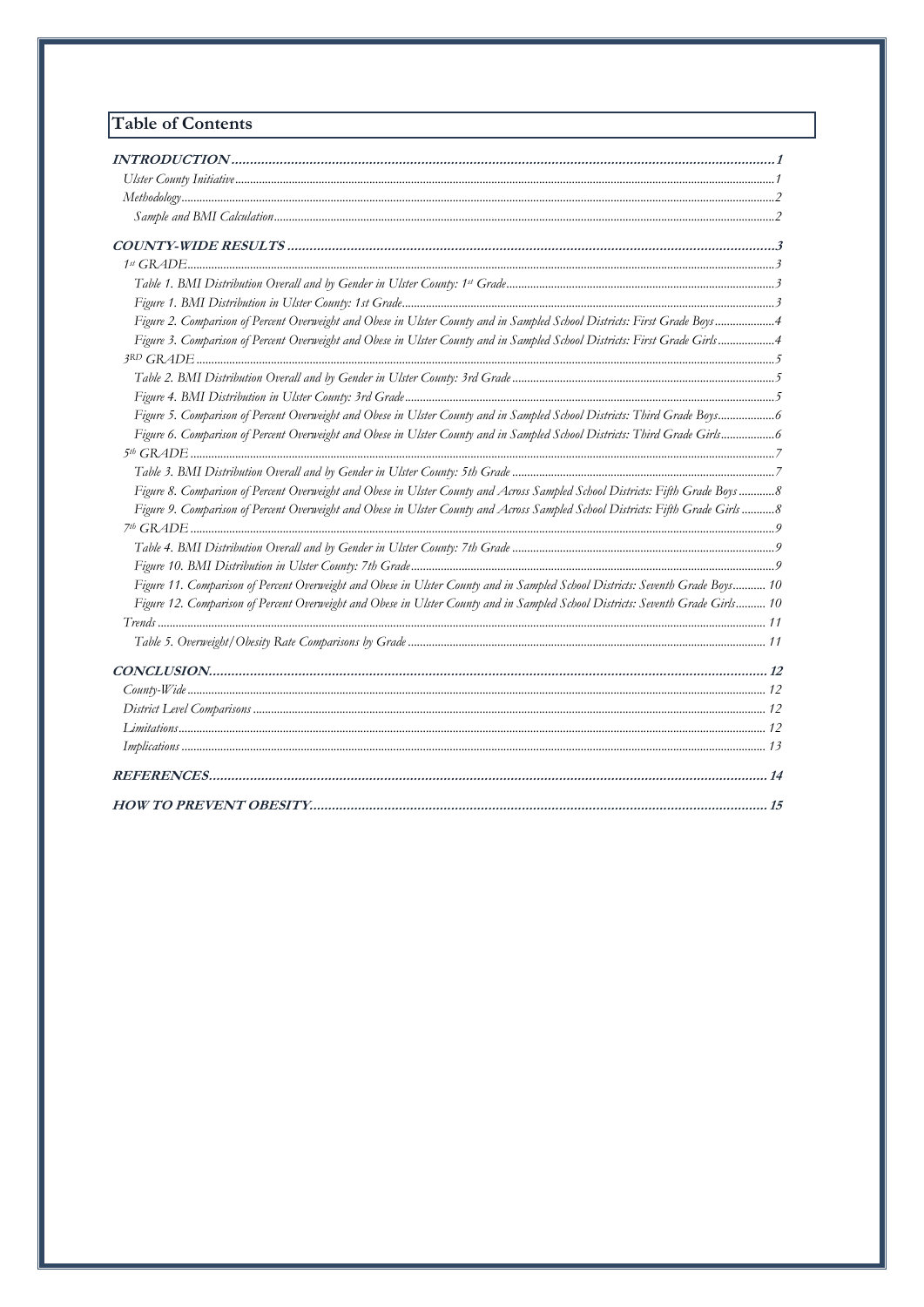#### <span id="page-2-0"></span>**INTRODUCTION**

An obese child is more likely to become an obese adult. Health issues associated with obesity include type 2 diabetes, heart disease, high cholesterol, and high blood pressure. Children who are physically active perform better in school (Li & Hooker, 2010) and have higher self-esteem and less depression (COFMP/COSH, 2006). One of the national goals for Healthy People 2020 (HP2020) is to "Promote health and reduce chronic disease risk through the consumption of healthful diets and achievement and maintenance of healthy body weights" by reducing the rate of children aged 6-11 who are obese by 10% to a target of 15.7% and reduce the rate of children ages 12-19 who are obese by 10% to a target of 16.9% (DHHS, 2011). Body Mass Index (BMI) is a number calculated by using a child's height and weight. It is age and gender specific for children and adolescents to account for the differences in growth rates. Once the BMI is known it is plotted on a BMI-for-age growth chart in order to obtain the percentile ranking compared to other children of the same gender and age.

To help achieve the HP2020 goal in New York State, the New York State Department of Health (NYSDOH) worked with key stakeholders and experts throughout the state to develop the New York State Strategic Plan for Overweight and Obesity Prevention. In this plan, ten goals were identified to help reduce overweight and obesity rates. The goals include: increasing the awareness of overweight and obesity as a major public health threat; increase early recognition of overweight and/or excessive weight gain; improve management (medical and nonmedical) of people who are overweight or obese and those with obesity-related diseases; increase initiation, exclusivity and duration of breastfeeding during infancy; improve lifelong healthy eating; increase lifelong physical activity; decrease exposure to television and other recreational screen time; increase policy and environmental supports for physical activity and healthy eating; increase and maintain effective public health responses to the obesity epidemic; and, expand surveillance and program evaluation to prevent overweight and obesity (NYSDOH, 2005).

# <span id="page-2-1"></span>**Ulster County Initiative**

In February 2007, the Healthy Eating and Living (HEAL-Ulster County) initiative was created by the Ulster County Department of Health (DOH), made possible through funding and support from the Ulster County Legislature's Health and Human Services Committee. Additional help came from key stakeholders who helped determine the scope of the problem in Ulster County. A study released in 2008 that examined Body Mass Index (BMI) showed that among school aged children in  $1^{st}$  and  $3^{rd}$  grades,  $36\%$  of the students surveyed were classified at the  $85^{th}$  percentile or higher (now referred to as "overweight") with  $20\%$  of these weighing at or above the  $95<sup>th</sup>$ percentile (now referred to as "obese"). This study was repeated collecting 2010 data for a broader sample of students from across the county. For those schools who participated in the 2007 study, collecting 2010 data provides trend information (2006 compared with 2010) of obesity rates to give districts insight as to whether the initiatives put into place since the previous study period are working. For those schools new to the HEAL BMI screening, this 2011 report provides baseline data while also providing information about which age groups may be at most need for intervention.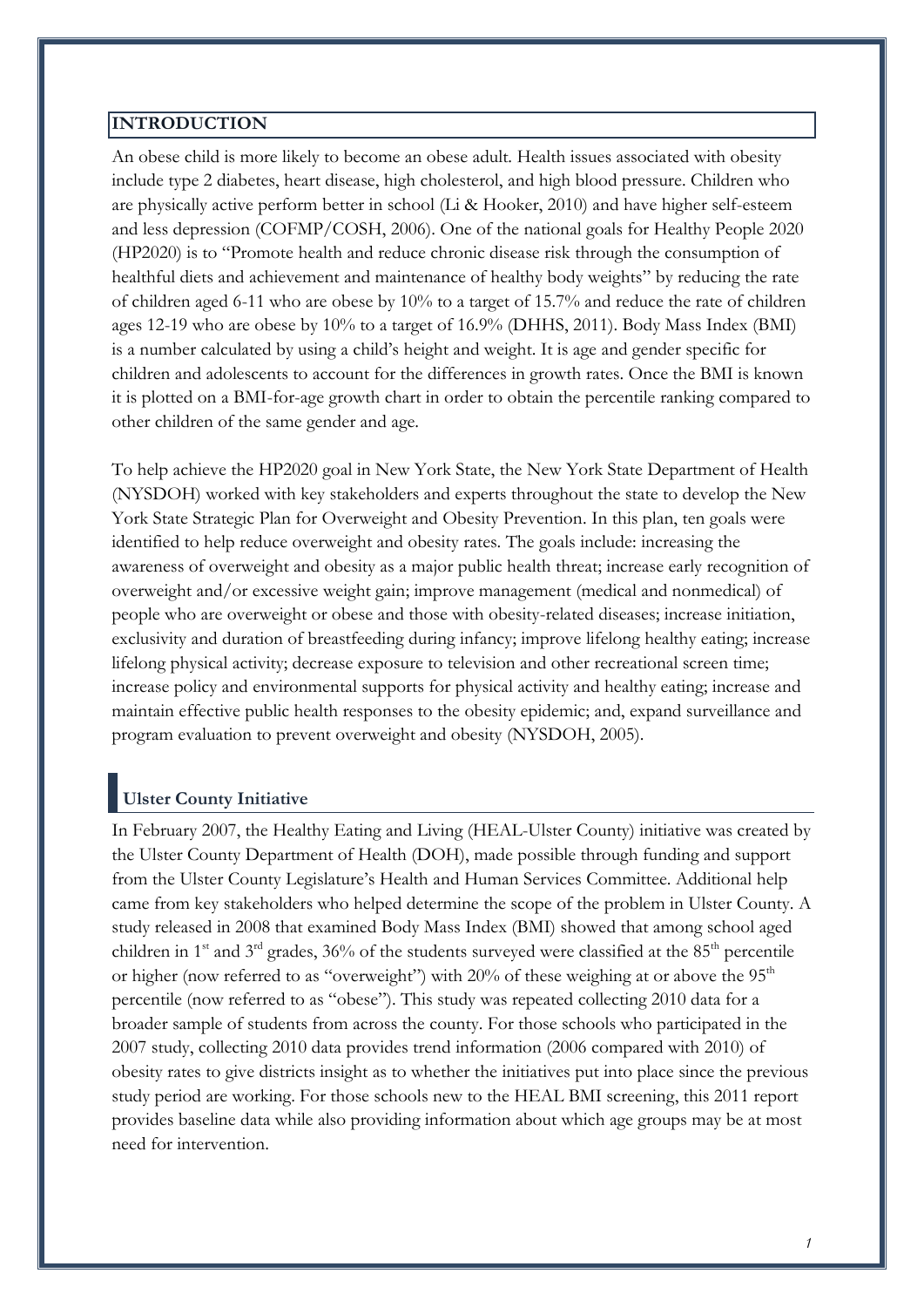### <span id="page-3-0"></span>**Methodology**

School district nurses were contacted by telephone to discuss participation in the study. Letters were sent to district superintendents outlining the BMI study and requesting participation in the data collection. Nurses in districts willing to participate received follow-up letters about the study and data collection procedure for children currently in grades 1, 3, 5 and 7. These grades were selected to provide a four-year follow-up for the  $1<sup>st</sup>$  and  $3<sup>rd</sup>$  grade data collected from schools who participated in Ulster County's 2007 HEAL BMI study and to establish early grade baselines for future examinations. Statistical significance for comparisons of proportions was done using Z tests.

#### <span id="page-3-1"></span>**Sample and BMI Calculation**

For Ulster County, eight of the nine school districts participated for a total of 41 (out of 43) schools. Gender, birth month and year, weight, height, and date of measurement were provided for 5,796 children. Among these, 1,496 were 1<sup>st</sup> graders, 1,492 were 3<sup>rd</sup> graders, 1,504 were 5<sup>th</sup> graders and 1,304 were  $7<sup>th</sup>$  graders. Just over 50% were male (2,933) and approximately 49% were female (2,863).

Each data set was calculated using an Excel BMI Calculator (EBMIC) designed by the Centers for Disease Control and Prevention (CDC) to determine each child's BMI and BMI-for-age percentile. With the EBMIC, BMI was calculated by dividing the weight in pounds by height in inches squared and multiplied by a factor of 703 (Barlow, 2007).

BMI= $\frac{\text{weight (kg)}}{\left\{\text{height m}\right\}^2}$ 

Due to the fact that children's body fat changes with age and differs between girls and boys, once each child's BMI was calculated, their percentile ranking was calculated using the EBMIC. The percentile ranking helps to determine if a child is either underweight (less than the  $5<sup>th</sup>$ percentile), healthy weight ( $5<sup>th</sup>$  percentile to less than the  $85<sup>th</sup>$  percentile), overweight ( $85<sup>th</sup>$ percentile to less than the 95<sup>th</sup> percentile), or obese (equal to or greater than the 95<sup>th</sup> percentile) (Barlow, 2007). This classification is somewhat different than the one used in the 2007 study where 85<sup>th</sup>-94<sup>th</sup> percentile were considered "at-risk for obesity" as opposed to the currently used CDC nomenclature of "overweight" for those falling within these parameters.

In our sample of 5,796 children in Ulster County, from grades 1, 3, 5 and 7, 3% were identified as underweight, 60% were identified normal weight, and 37% were obese or overweight, with 20% being obese. Our local rates reflect national trends. Data collected by the National Health and Nutrition Examination Survey (NHANES) reports that nationwide, 35.5% of children ages 6-11 (typically grades 1 through 5) have a BMI  $> 85$  while the rate of children in the BMI  $> 95$ percentile was 19.6 % (Ogden, Carroll, Curtin, Lamb, & Flegal, 2010).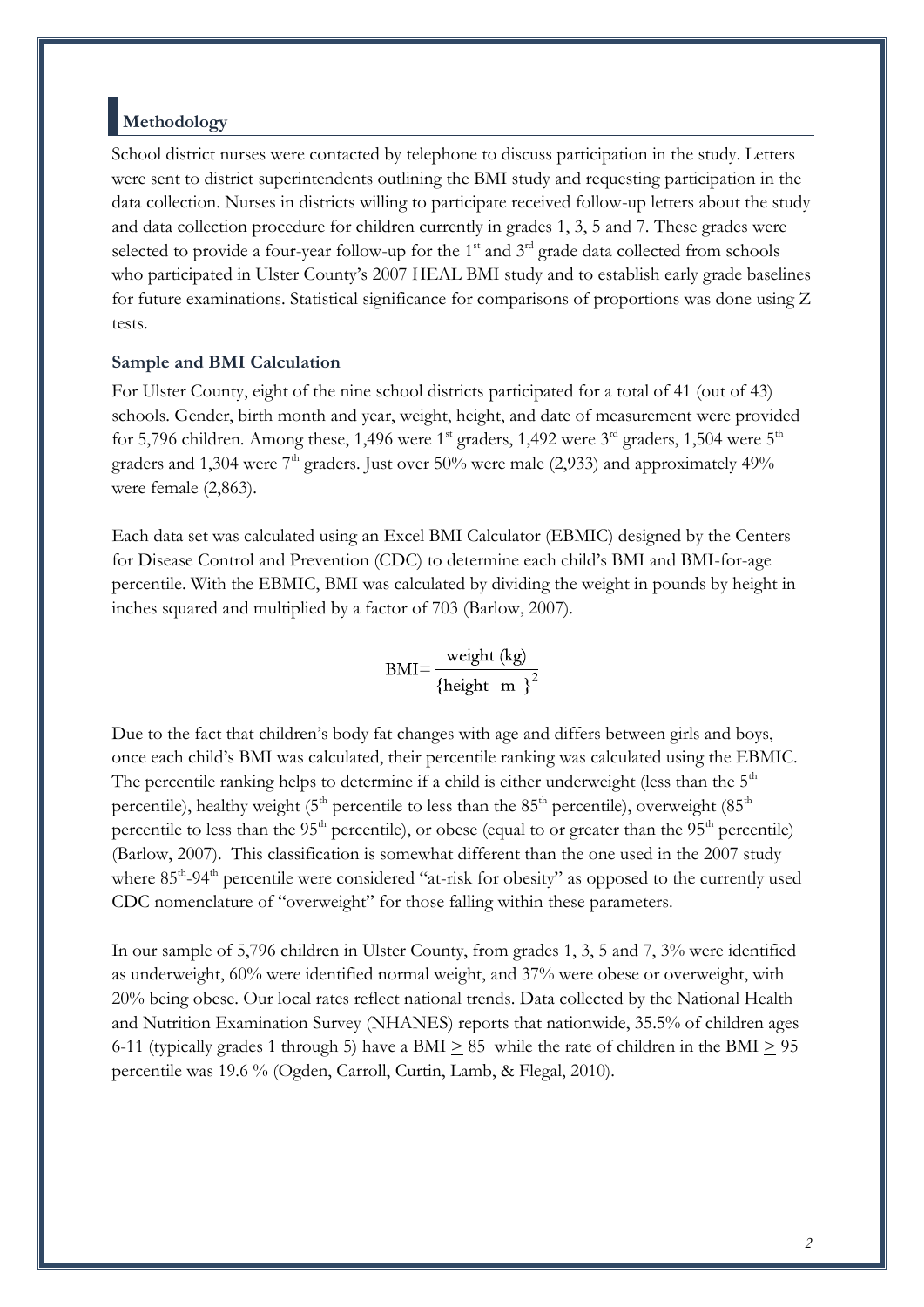#### <span id="page-4-0"></span>**COUNTY-WIDE RESULTS**

# <span id="page-4-1"></span>**1 st GRADE**

<span id="page-4-2"></span>**Table 1. BMI Distribution Overall and by Gender in Ulster County: 1 st Grade** 

| Total               | $(N=1496)$     |
|---------------------|----------------|
| Underweight         | $4\%$          |
| Normal              | 64%            |
| Overweight or obese | 32%            |
| Overweight          | 14%            |
| Obese               | 18%            |
| <b>Boys</b>         | $(n=777)$      |
| Underweight         | $4\%$          |
| Normal              | 63%            |
| Overweight or obese | 33%            |
| Overweight          | 14%            |
| Obese               | 19%            |
| Girls               | $(n=719)$      |
| Underweight         | $4\frac{0}{0}$ |
| Normal              | 66%            |
| Overweight or obese | 31%            |
| Overweight          | 15%            |
| Obese               | 16%            |

Among Ulster County 1<sup>st</sup> graders, 4% were identified as underweight, 64% were normal weight, and 32% were obese or overweight, including 18% obese. This higher rate of obesity, as compared with overweight, among 1<sup>st</sup> graders, is seen in six of the eight school districts. Overall, boys and girls showed relatively similar rates of overweight and obesity among  $1<sup>st</sup>$  graders in the county.



#### <span id="page-4-3"></span>**Figure 1. BMI Distribution in Ulster County: 1st Grade**

Across every school district sampled, there is either an equal or larger proportion of  $1<sup>st</sup>$ grade boys who are obese than overweight. In nearly all districts, over one quarter of the 1<sup>st</sup> grade boys fall into the higher risk weight groups. Among  $1<sup>st</sup>$  grade girls, in two districts (A and E) four in ten or more are at high risk weights. These same two districts have over one in five obese girls in 1<sup>st</sup> grade.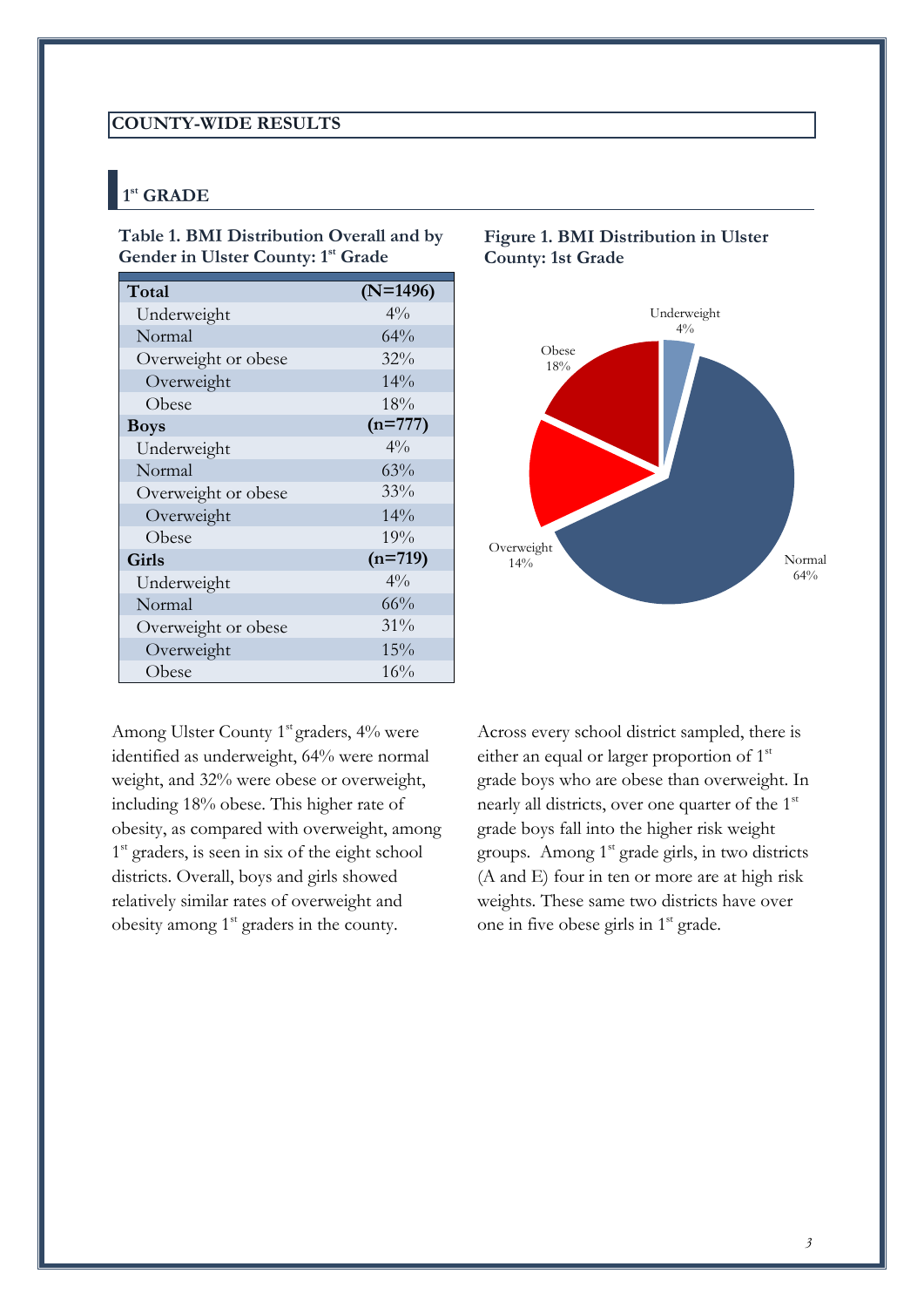<span id="page-5-0"></span>



<span id="page-5-1"></span>**Figure 3. Comparison of Percent Overweight and Obese in Ulster County and in Sampled School Districts: First Grade Girls** 

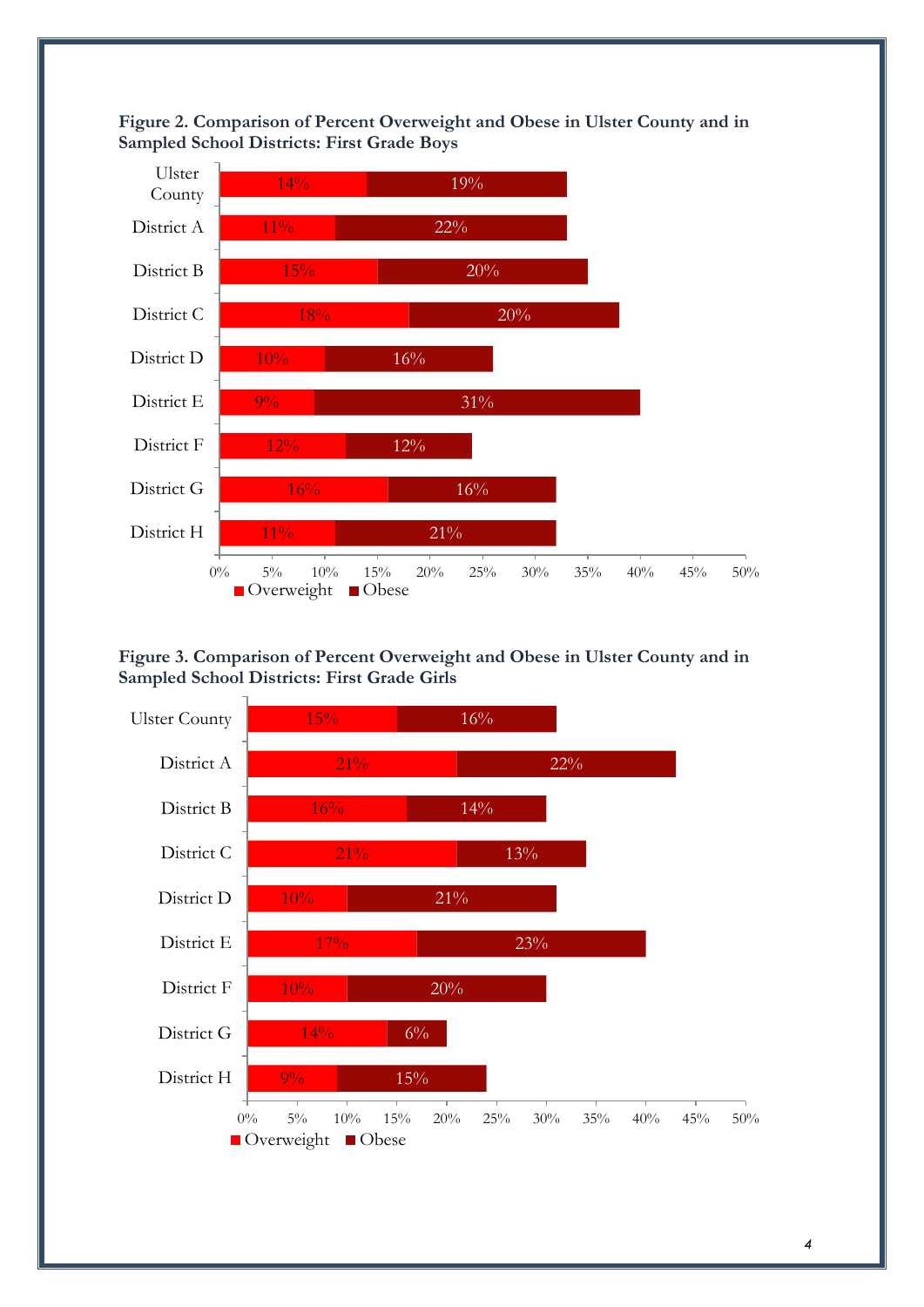#### <span id="page-6-0"></span>**3 RD GRADE**

| Total               | $(N=1492)$ |
|---------------------|------------|
| Underweight         | $3\%$      |
| Normal              | 62%        |
| Overweight or obese | 35%        |
| Overweight          | 17%        |
| Obese               | 18%        |
| <b>Boys</b>         | $(n=749)$  |
| Underweight         | $3\%$      |
| Normal              | 60%        |
| Overweight or obese | 37%        |
| Overweight          | 17%        |
| Obese               | 20%        |
| Girls               | $(n=743)$  |
| Underweight         | $3\%$      |
| Normal              | 63%        |
| Overweight or obese | 33%        |
| Overweight          | 17%        |
| Obese               | 16%        |

<span id="page-6-1"></span>**Table 2. BMI Distribution Overall and by Gender in Ulster County: 3rd Grade** 

# <span id="page-6-2"></span>**Figure 4. BMI Distribution in Ulster County: 3rd Grade**



Among Ulster County 3rd graders, 3% were identified as underweight, 62% were normal weight, and 35% were obese or overweight, with 18% being obese. While boys and girls showed relatively similar rates of overweight in this age group, boys tended to have a higher rate of obesity than girls. This higher rate of obesity, as compared with the rate of children classified as overweight, among 3rd grade boys, is seen in five of the eight school districts. However, among the 3<sup>rd</sup> grade girls in five districts, the proportion of obese girls

is equal or smaller than the proportion of girls who are overweight. In nearly all districts, over one third of the 3rd grade boys fall into the higher risk weight groups. Among 3rd grade girls, in one district 43% of girls are at high risk weights with nearly a quarter being obese. Interestingly, the district that has the highest at risk population of overweight or obese girls (District B) is not one of the two districts (A and E) that showed this high rate among  $1<sup>st</sup>$  grade girls.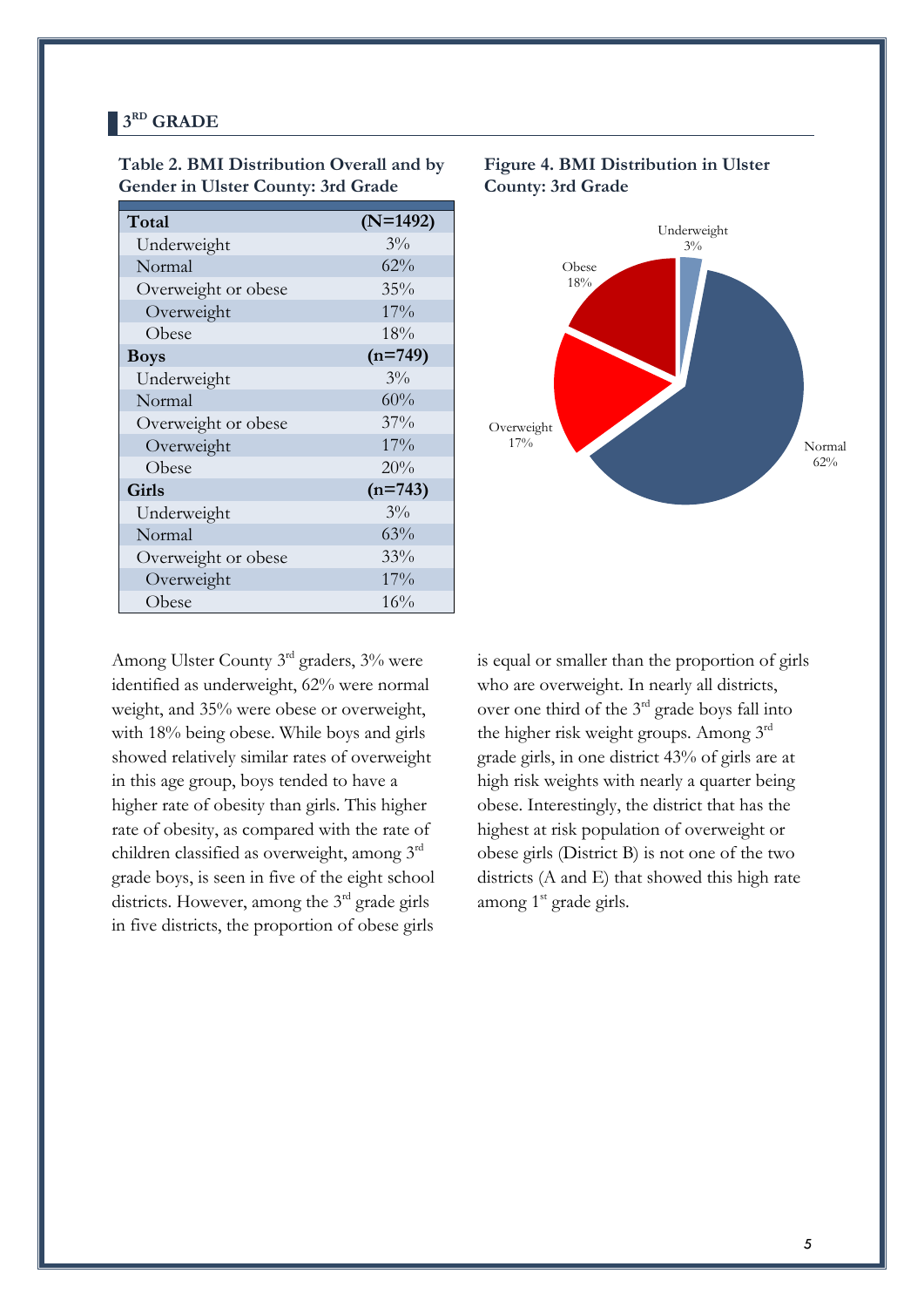<span id="page-7-0"></span>



#### <span id="page-7-1"></span>**Figure 6. Comparison of Percent Overweight and Obese in Ulster County and in Sampled School Districts: Third Grade Girls**

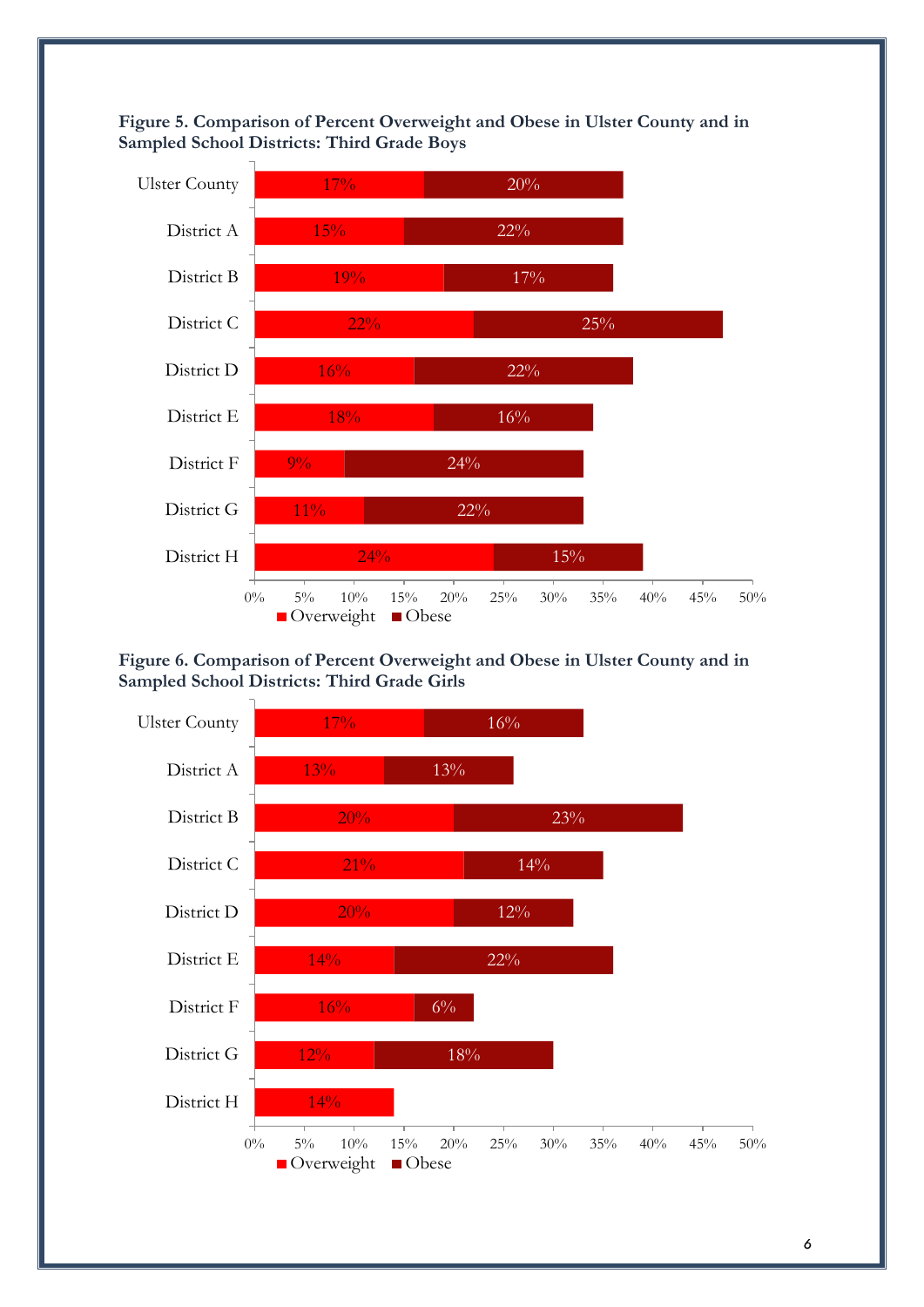#### <span id="page-8-0"></span>**5 th GRADE**

| Total               | $(N=1504)$ |
|---------------------|------------|
| Underweight         | $3\%$      |
| Normal              | 56%        |
| Overweight or obese | 40%        |
| Overweight          | 18%        |
| Obese               | $22\%$     |
| <b>Boys</b>         | $(n=758)$  |
| Underweight         | $3\%$      |
| Normal              | 57%        |
| Overweight or obese | 40%        |
| Overweight          | 16%        |
| Obese               | 24%        |
| Girls               | $(n=746)$  |
| Underweight         | $2\%$      |
| Normal BMI          | 56%        |
| Overweight or obese | 42%        |
| Overweight          | 21%        |
| Obese               | 21%        |

<span id="page-8-1"></span>**Table 3. BMI Distribution Overall and by Gender in Ulster County: 5th Grade** 

Among 5<sup>th</sup> graders in Ulster County, 3% were identified as underweight, 56% as normal weight, and 40% were obese or overweight, with 22% being obese. Girls had a slightly higher rate of above normal weight; however, there are slightly more obese boys than girls in this age group. Among  $5<sup>th</sup>$  grade boys, in every district in the county the prevalence of high risk (overweight or obese) children is well



#### **Figure 7. BMI Distribution in Ulster County: 5th Grade**

over one third. With two exceptions (District E and H), there is a higher rate of obesity, compared with overweight. Among  $5<sup>th</sup>$  grade girls, the districts show greater disparity with one (District C) just exceeding a 50% prevalence while the lowest (District H) has a 28% prevalence of overweight or obese girls in this age group.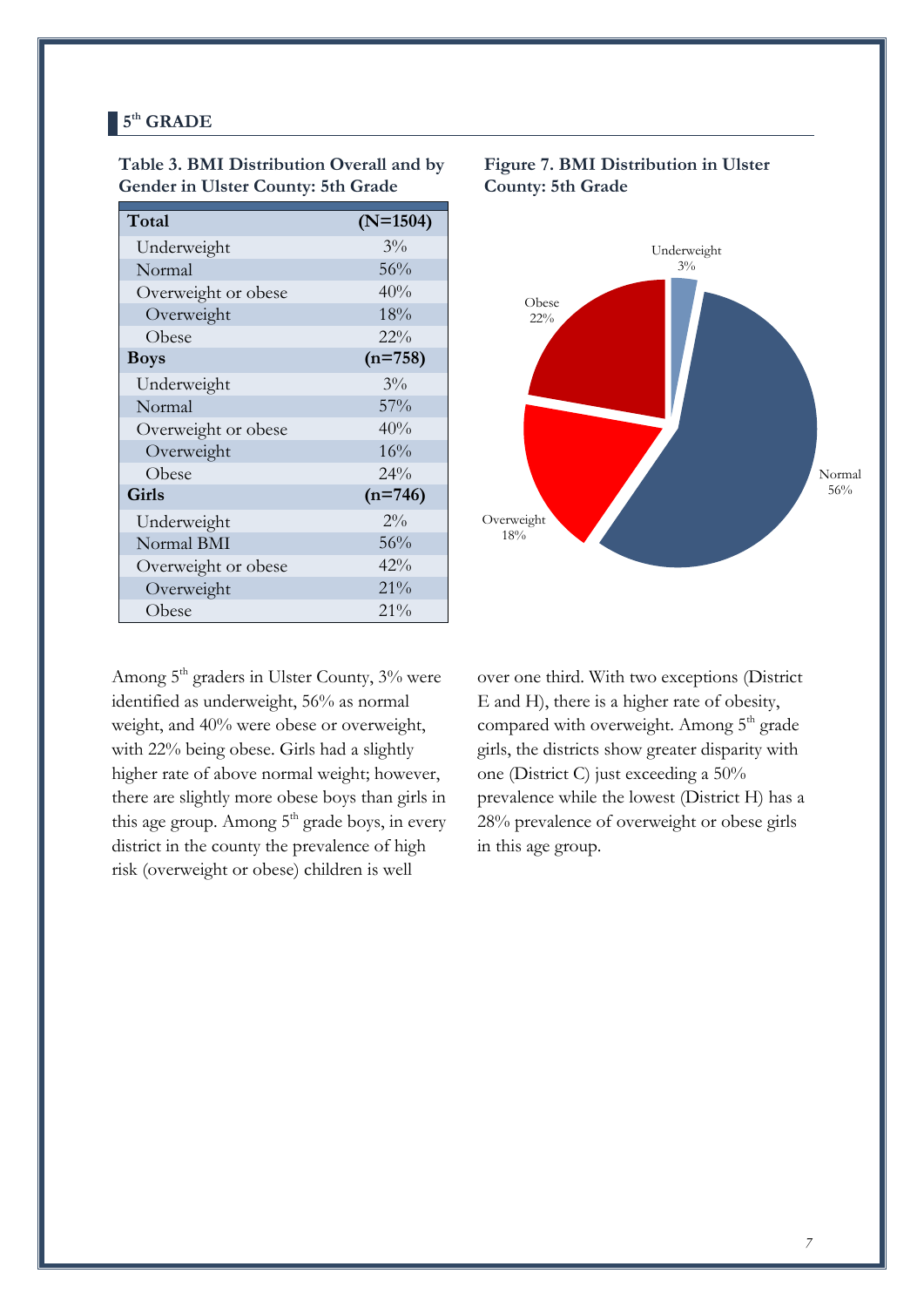<span id="page-9-0"></span>**Figure 8. Comparison of Percent Overweight and Obese in Ulster County and Across Sampled School Districts: Fifth Grade Boys** 



<span id="page-9-1"></span>**Figure 9. Comparison of Percent Overweight and Obese in Ulster County and Across Sampled School Districts: Fifth Grade Girls** 

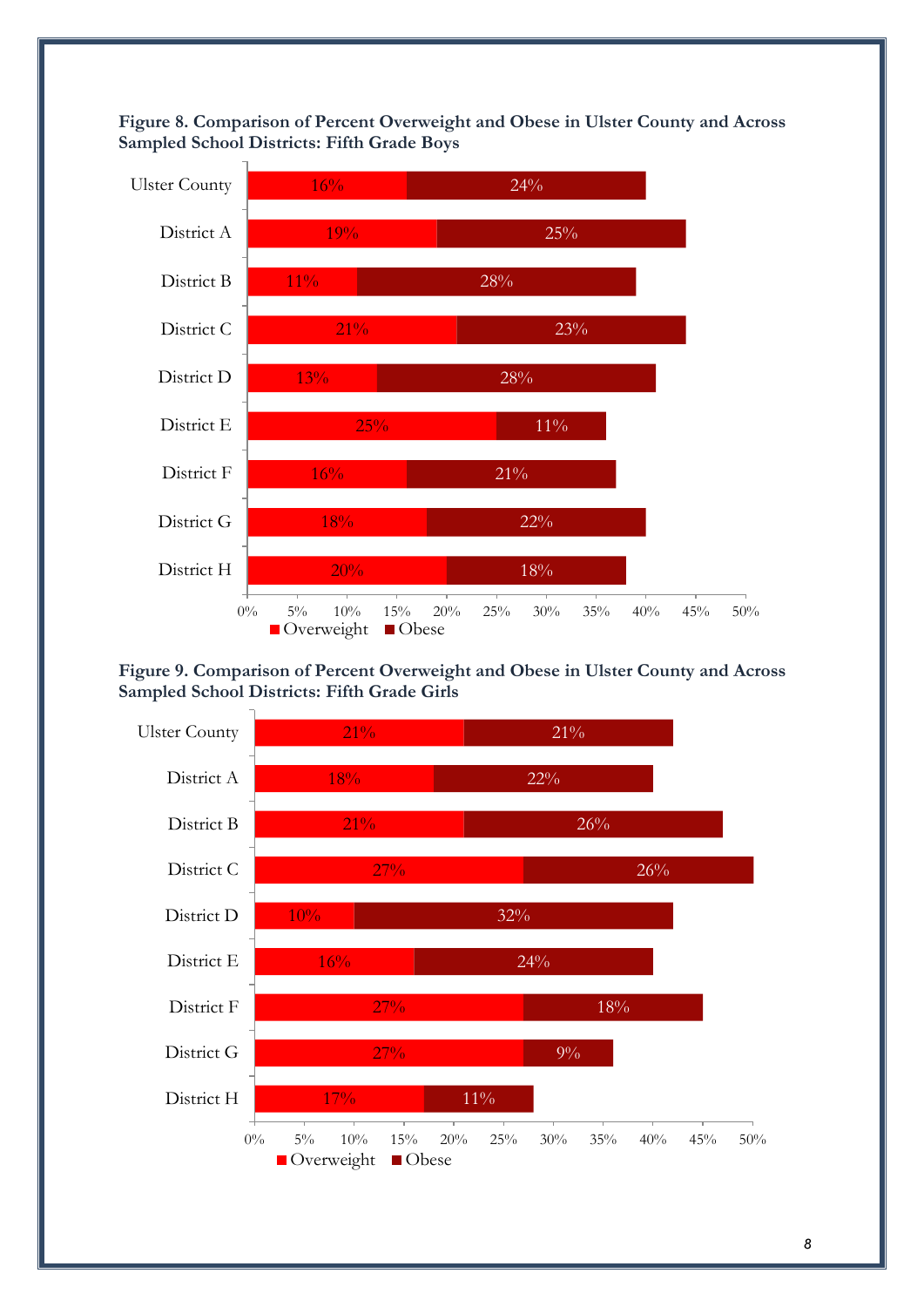#### <span id="page-10-0"></span>**7 th GRADE**

| Total               | $(N=1304)$ |
|---------------------|------------|
| Underweight         | $2\%$      |
| Normal              | 56%        |
| Overweight or obese | 42%        |
| Overweight          | 18%        |
| Obese               | 24%        |
| <b>Boys</b>         | $(n=649)$  |
| Underweight         | $3\%$      |
| Normal              | 56%        |
| Overweight or obese | 41%        |
| Overweight          | 15%        |
| Obese               | $2.4\%$    |
| <b>Girls</b>        | $(n=655)$  |
| Underweight         | $2\%$      |
| Normal              | 57%        |
| Overweight or obese | 41%        |
| Overweight          | 20%        |
| Obese               | 21%        |

#### <span id="page-10-1"></span>**Table 4. BMI Distribution Overall and by Gender in Ulster County: 7th Grade**

Among 7<sup>th</sup> graders in Ulster County, 2% were identified as underweight, 56% as normal weight, and 42% were obese or overweight, with 24% being obese. Girls had higher rates of overweight compared with boys; and there are more obese boys than girls in this group. In a comparison across  $7<sup>th</sup>$  grade boys in each participating school district theres is considerable variation in the prevalence of

#### <span id="page-10-2"></span>**Figure 10. BMI Distribution in Ulster County: 7th Grade**



overweight/obesity rates. While four of the seven participating schools have a prevalence of four in ten or more at-risk boys in this age group, the remaining three have less than 35% in this classification. Among the  $7<sup>th</sup>$  grade girls, the comparisons across the districts show a similar pattern; however only two of the participating districts (E and F) fall at 35% or lower in the high risk group.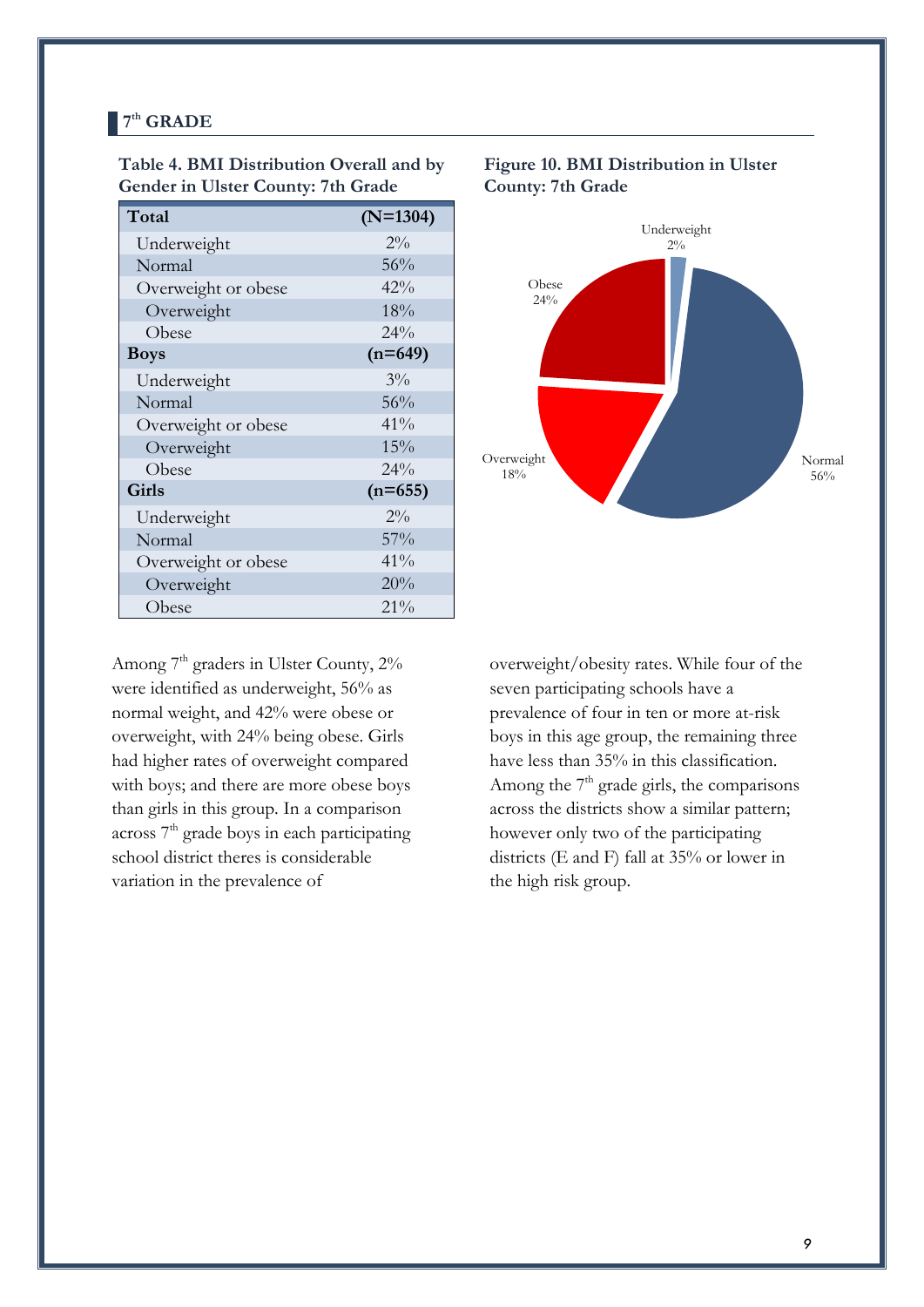<span id="page-11-0"></span>



#### <span id="page-11-1"></span>**Figure 12. Comparison of Percent Overweight and Obese in Ulster County and in Sampled School Districts: Seventh Grade Girls**

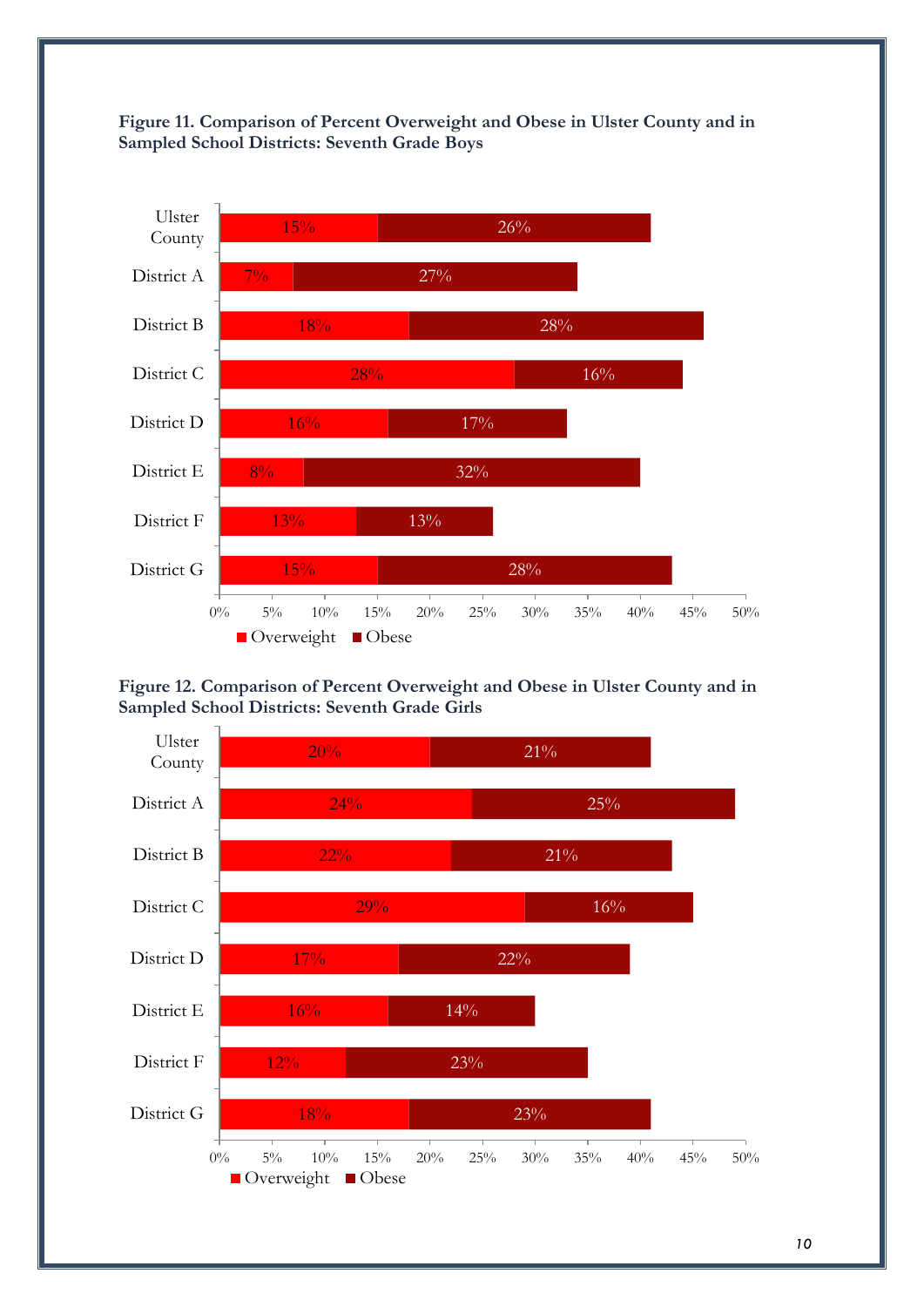#### <span id="page-12-0"></span>**Trends**

The graph below shows the BMI obesity rate for Ulster County school districts comparing  $1<sup>st</sup>$ ,  $3<sup>rd</sup>$ ,  $5<sup>th</sup>$  and  $7<sup>th</sup>$  graders in 2010. This graph demonstrates that there is a statistically significant ( $p < .05$ ) increase in overweight/obesity overall and by gender comparing grades  $1^{st}$  to  $7^{th}$ . However, when examined by sequential grades, the increase is only significant comparing 3<sup>rd</sup> and 5<sup>th</sup> grades.

In fact, comparing  $5<sup>th</sup>$  and  $7<sup>th</sup>$  grade the overall rate remains constant. Among boys, the most notable difference, although not statistically significant (NS), occurs between  $3<sup>rd</sup>$  and  $5<sup>th</sup>$ grade where the  $5<sup>th</sup>$  grade rate shows an 11% increased rate. Similarly, girls show a statistically significant difference between 3rd and  $5<sup>th</sup>$  grade whereby rates among female  $5<sup>th</sup>$ graders are 27% higher.



#### <span id="page-12-1"></span>**Table 5. Overweight/Obesity Rate Comparisons by Grade**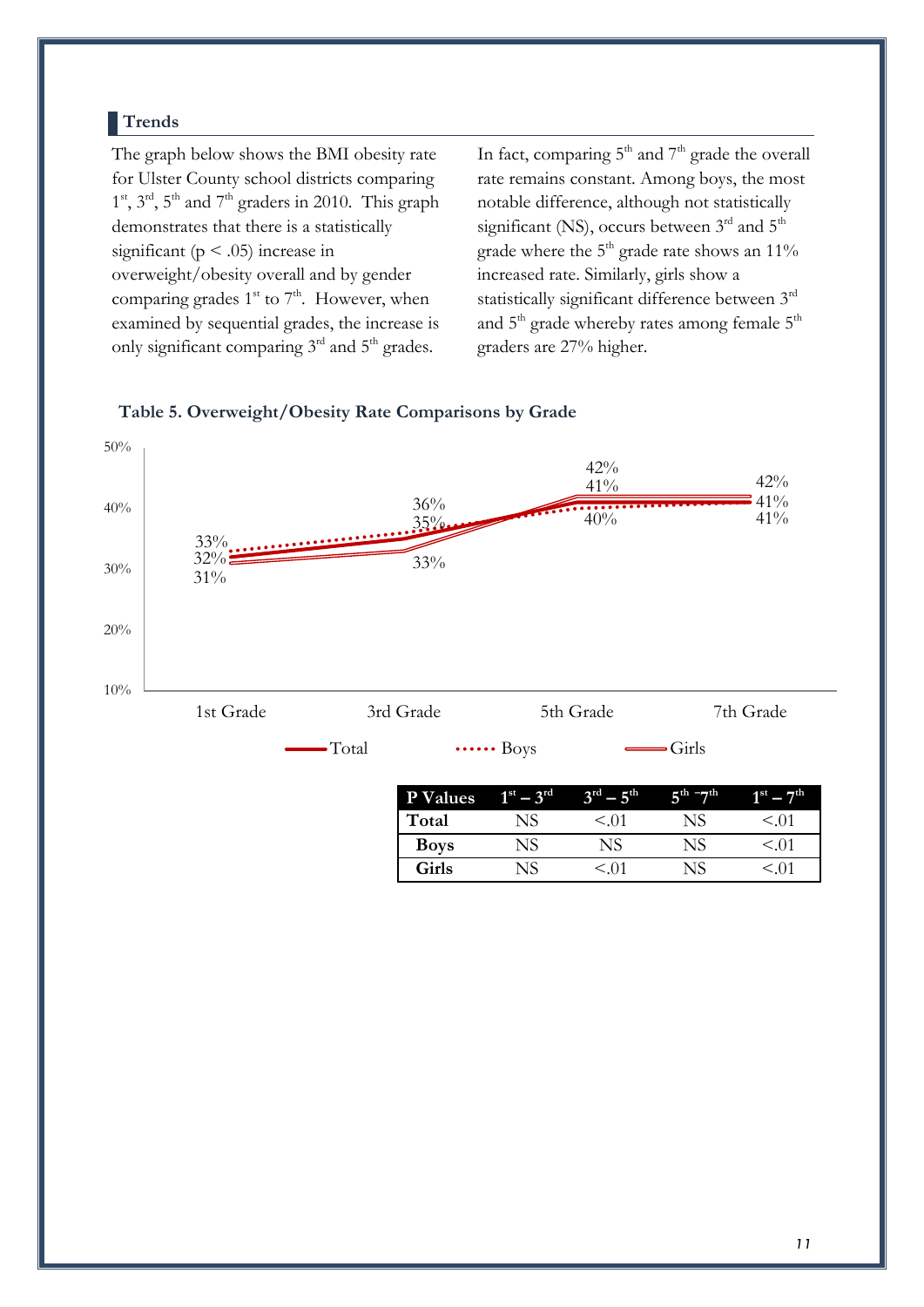#### <span id="page-13-0"></span>**CONCLUSION**

# <span id="page-13-1"></span>**County-Wide**

Nationwide, there has been a linear trend in an increasing number of overweight or obese boys and girls over time (Ogden, Carroll, Curtin, Lamb, & Flegal, 2010). While it appears that as children age in Ulster County they are showing increased rates of overweight and obesity, much of this is a slow steady increase that is statistically significant overall, but not when assessed incrementally. The one exception is significant increases for girls between  $3<sup>rd</sup>$  and  $5<sup>th</sup>$  grade.

Similarly, the prevalence of normal weight children in the county declines moderately and then stablizes with just under 60% of children falling into this category overall. For the lower risk group of overweight, the most notable increase seems to occur from  $1<sup>st</sup>$  to  $3<sup>rd</sup>$  grade. Correspondingly, as age increases, incidence in the higher risk group increases; there are more obese children in  $3<sup>rd</sup>$  grade than  $5<sup>th</sup>$  grade and and then again from  $5<sup>th</sup>$  grade to  $7<sup>th</sup>$  grade. This pattern demonstrates that the overall BMI increase from  $1<sup>st</sup>$  through  $7<sup>th</sup>$  grade is driven by the higher rate of obesity, the highest risk group, rather than just a steady rise above normal weight among children.

## <span id="page-13-2"></span>**District Level Comparisons**

When comparing across school districts, there were no clear patterns thus discouraging the use of overall county-level findings to understand each district individually. In other words, a district that showed high rates of overweight or obese boys did not necessarily show this same pattern among its girls. Similarly, when looking at districts individually, higher or lower rates of overweight or obesity among one grade did not necessarily correlate with the rate in the other grades within the same district.

# <span id="page-13-3"></span>**Limitations**

There are some data limitations that should be considered when examining this report. The first limitation relates to the data collection methodology used by each district. For several reasons, data collection across districts could not be precisely uniform. In one district, the physical education teacher calculates weight and height for all children annually, thereby providing the most up to date information. In two districts, the school nurses conducted individual screenings for children in each grade. All other districts relied on transcribing existing data from medical records. The New York State Education Law 903 and 904 require each student's health examination form to include BMI and determination of weight status for grades pre-K, K,  $2<sup>nd</sup>$ , 4<sup>th</sup>, and 7<sup>th</sup>. Beginning in 2010, the state mandated school districts to provide aggregated BMI data for these grades utilizing a 50% sample of school districts each year. Four participating districts were among those randomly selected by the state this year to provide data from 2009. Those schools who were selected felt an added burden to provide data for the county, as well for potentially dissimilar grades. Similarly, the non-selected schools were limited to collecting weight and height data only for the state-mandated grades. As this study examined students who in the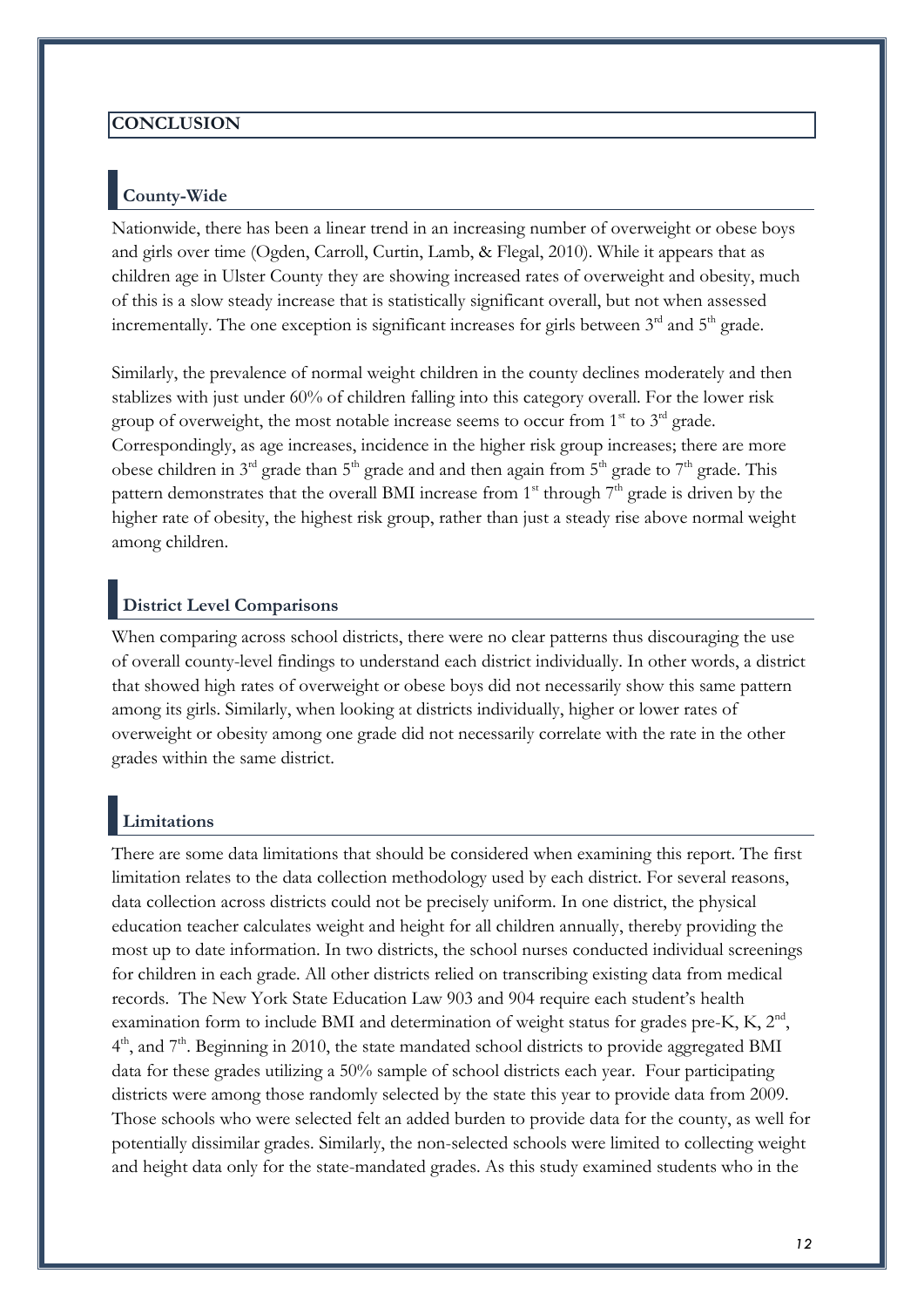2010-2011 school year were in grades 1, 3, 5 and 7, some schools chose to use the previous year's medical reports for their  $1<sup>st</sup>$ ,  $3<sup>rd</sup>$  and  $5<sup>th</sup>$  grade while using the current school year's medical records for their  $7<sup>th</sup>$  graders. While this difference in data collection methods is not ideal, no major error is expected to have occurred as a result because variations in BMI any particular year is random and small.

A second limitation results because BMI is not a diagnostic tool, and as such, further evaluation is needed by a healthcare provider in order to determine if the high BMI is a cause for concern (CDC, 2009). Children who are on the short or tall ends of the height spectrum may have an inaccurate BMI (Council on Sports Medicine and Fitness and Council on School Health, 2006). In addition, BMI does not account for muscle mass which, for some part, explains the higher prevalence of BMI among older students who, on average, have greater muscle mass compared with their younger counterparts.

#### <span id="page-14-0"></span>**Implications**

Data collection for this report allows for statistical evaluation of the prevelence of obesity or overweight in any given district. BMI data can track trends of weight status for school districts to determine effectiveness of obesity prevention programs already in place, or whether programs need to be initiated (Soto & White, 2010). It can identify particular age groups at risk so that interventions may be more appropriately directed (Nihiser et al., 2007). While it appears from the county-level results, that girls and boys between the grades of  $3<sup>rd</sup>$  and  $5<sup>th</sup>$  grade would be the ideal target population for healthy weight education, each school district when examined individually should use their specific data to further refine their best target population for intervention. In addition, school districts can use the benchmarking comparisons to better understand their particular rates of overweight and obesity within the county context.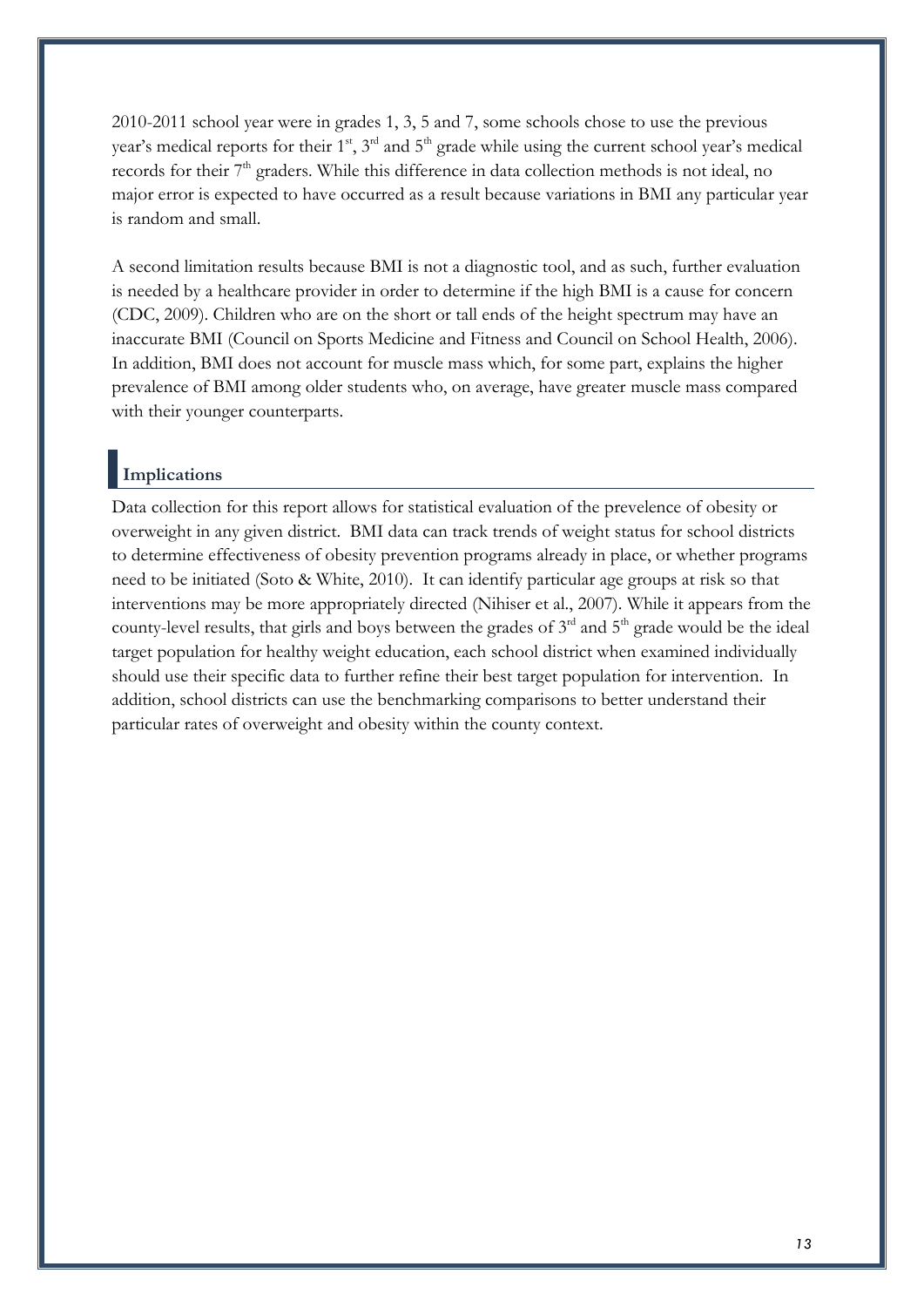#### <span id="page-15-0"></span>**REFERENCES**

- Barlow SE; Expert Committee. Expert committee recommendations regarding the prevention, assessment, and treatment of child and adolescent overweight and obesity: Summary report. *Pediatrics*. 2007 Dec;120(suppl 4):S164-92.
- Centers for Disease Control and Prevention. (2009). *About BMI for children and teens.* Division of Nutrition, Physical Activity and Obesity, National Center for Chronic Disease Prevention and Health Promotion. Retrieved from http://www.cdc.gov/healthyweight/assessing/bmi.
- Council on Sports Medicine and Fitness and Council on School Health (COFMP/COSH). (2006). Active healthy living: Prevention of childhood obesity through increased physical activity. *Pediatrics*, 117, 1834-1842.
- Li, J., & Hooker, N. H. (2010). Childhood obesity and schools: Evidence from the national survey of children's health. *Journal of School Health,* 80, 96-103.
- New York State Department of Health (NYDOH). (2005). New York State strategic plan for overweight and obesity prevention. Retrieved from http://www.health.state.ny.us/prevention/obesity/strategic\_plan/strategic\_plan\_ind ex.htm.
- Nihiser, A. J., Lee, S. M., Wechsler, H., McKenna, M., Odom, E., Reinold, C., Grummer-Shawn, L. (2007). Body mass index measurement in schools. *Journal of School Health,* 77, 651-671.
- Ogden, C. L., Carroll, M. D., Curtin, L. R., Lamb, M. M., & Flegal, K. M. (2010, reprinted), January 20). Prevalence of high body mass index in US children and adolescents, 2007- 2008. *Journal of the American Medical Association,* 303(3), 245-249.
- Soto, C., & White, J. H. (2010, August 2). School health initiatives and childhood obesity: BMI screening and reporting. *Policy, Politics, & Nursing Practice*, 11, 108-114.
- United States Department of Health and Human Services (USDOH). (2010). *Healthy People 2020*: Leading Health Indicators: Nutrition and Weight Status. Retrieved from http://www.healthypeople.gov/2020/topicsobjectives2020/overview.aspx?topicid=29